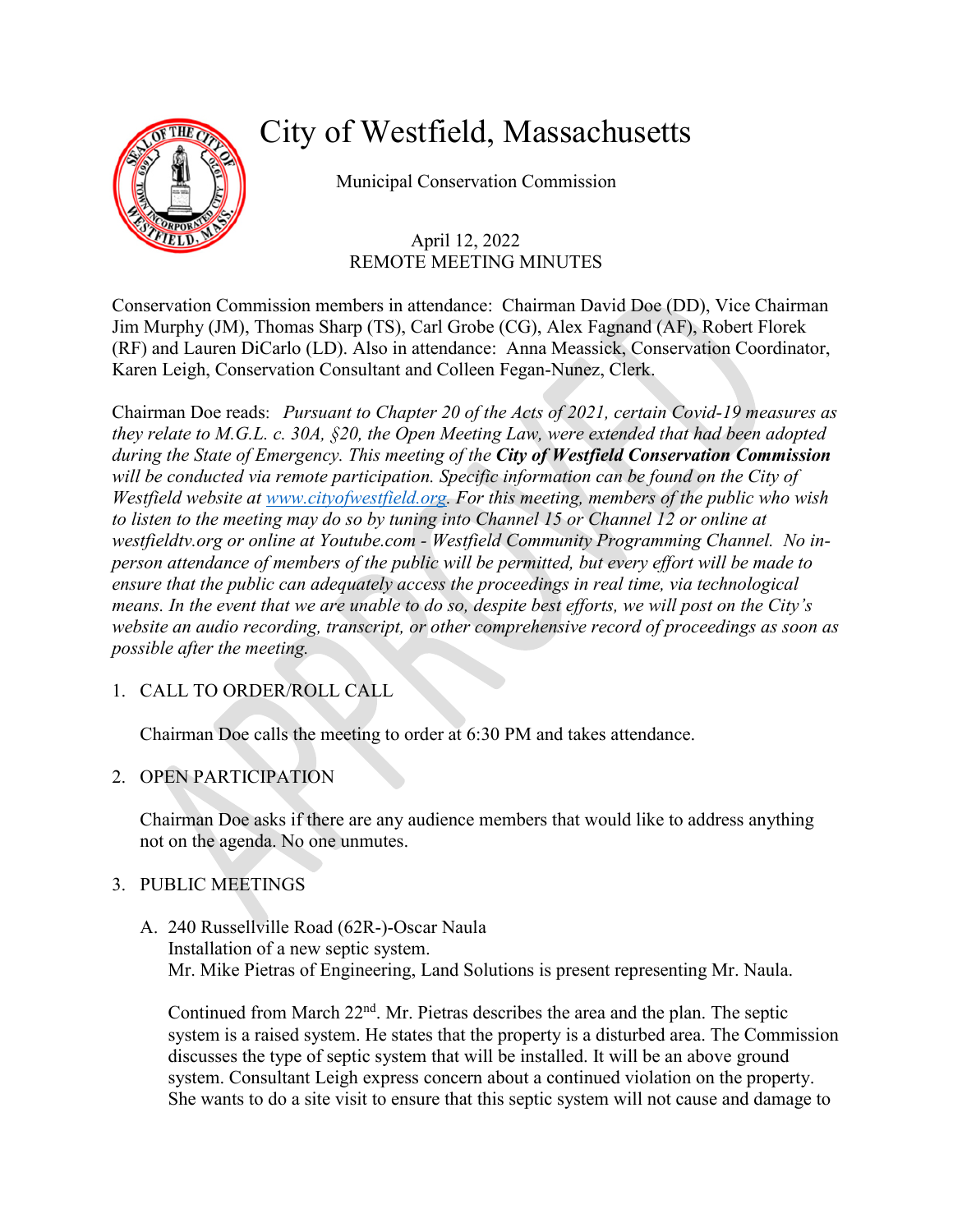the replication that was done because of the previous violation. To her it appears that the new septic system will disturb the depression on the property. The Commission would like to look at the property again to see what the function of the depression on the property before they allow alterations. Chairman Doe asks if there are any questions from the Commission and the audience. No one unmutes.

Commissioner Sharp motions to continue the Public Meeting until April 26, 2022 at 6:30 PM and is seconded by Vice Chairman Murphy. RF-Yes, TS-Yes, AF-Disagrees, CG-Yes, DD-Yes

The motion passes.

B. 153 Russell Road (41R-10)-Robert Hinckley-Installation of a 32' X 192' pole barn. Mr. Corey Hinckley, Mr. Robert Hinckley and Mr. Bobby Hinckley are present.

The Commission discusses the compensatory storage presented on the plan. Trenches will be installed alongside the new barn and will be maintained. The Commission would like spoils moved out of flood plain. Consultant Leigh reminds the applicant that the soil removal will be at the same elevation as the barn piers. Chairman Doe asks if there are any comments from the Commission and the audience. No one unmutes.

Commissioner Grobe motions to close the Public Meeting and is seconded by Commissioner Florek. TS-Yes, JM-Yes, CG-Yes, LD-Yes, AF-Yes, RF-Yes, DD-Yes The motion passes.

Vice Chairman Murphy motions:

- 1. Negative 3 with conditions:
	- i. Post construction, there shall be no increases to any elevations within BLSF
	- ii. Post construction, the compensatory storage area shall be maintained in perpetuity.
	- iii. Post construction, applicant shall submit to the Commission for approval a stamped plan prepared by an environmental consultant or engineer that shows location of compensatory storage.
	- iv. Post construction plan shall be recorded on the deed and a copy shall be furnished to the Commission.
- 2. Positive 5 "no NOI required"

and is seconded by Commissioner Grobe. TS-Yes, JM-Yes, CG-Yes, LD-Yes, AF-Yes, RF-Yes, DD-Yes

The motion passes.

C. 291 East Main Street (28R-12)-Friendly's Restaurants-Repaving existing parking lot and construction of a hardscape patio. Mr. Ryan Nelson of RLA and Mr. Mike Zwilling of Friendly's Restaurants are present.

Mr. Nelson states that RLA has been engaged to do a preconstruction survey. The Commission discusses the change in fencing and Mr. Nelson states that he will add the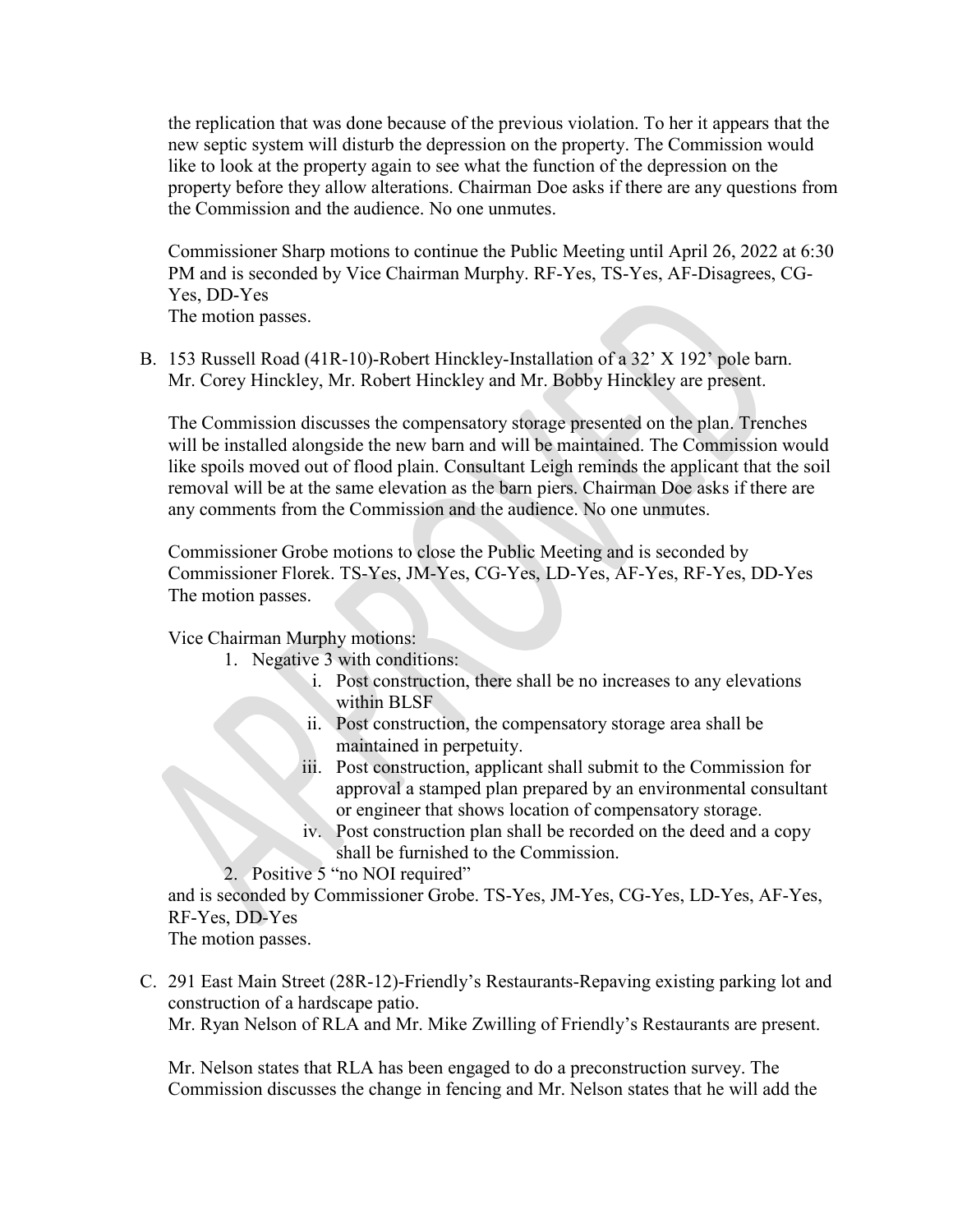new fencing to the plans. The Commission would like a procedure in the event of a flood. Chairman Doe asks if there are any comments from the Commission and the audience. No one unmutes.

Vice Chairman Murphy motions to continue the Public Meeting until April 26, 2022 at 6:30 PM and is seconded by Commissioner Fagnand. CG-Yes, JM-Yes, RF-Yes, LD-Yes, AF-Yes, TS-Yes, DD-Yes The motion passes.

D. 1618 East Mountain Road (65R-112)-Donna Brown-Removal of bittersweet vines and removal of three tree stumps. Ms. Donna Brown is present.

Consultant Leigh states that this is just a "brush hog" job. Ms. Brown would like to remove two tree stumps that are holding up the bittersweet vine. Chairman Doe asks if there are any comments from the Commission and the audience. No one unmutes.

Commissioner Grobe motions to close the Public Meeting and is seconded by Vice Chairman Murphy. CG-Yes, JM-Yes, RF-Yes, LD-Yes, AF-Yes, TS-Yes, DD-Yes The motion passes.

Commissioner Sharp motions:

1. Negative 3

2. Positive 5 "no NOI required"

and is seconded by Vice Chairman Murphy. CG-Yes, JM-Yes, RF-Yes, LD-Yes, AF-Yes, TS-Yes, DD-Yes

The motion passes.

#### 4. PUBLIC HEARINGS

A. 149 Neck Road (35R-15)-DEP File # 333-813-City of Westfield DPW Installation of a new administrative building. Mr. Arthur Allen of EcoTech Inc., Ms. Lauren Frank and Ms. Alisha Mayer of Woodard and Curran are present representing the City of Westfield DPW.

Chairman Doe reads the legal language. Mr. Allen describes the site. He responds to DEP comments. Ms. Mayer the project which is the installation of a new administrative building within the 100-foot flood plain. They discuss the soils and the positioning of the building. The building will be built on piers. Mr. Allen feels that there is no need for compensatory storage because the piers and the vestibule of the elevator are considered a "de-minimus" increase in flood storage. The Commission asks for some calculations to back this up. The Commission asks for a site visit, to have the limit of work marked for the visit, to have any trees to be removed, marked and paperwork on the elevator's flood ability. Chairman Doe asks if there are any comments from the Commission and the audience. No one unmutes.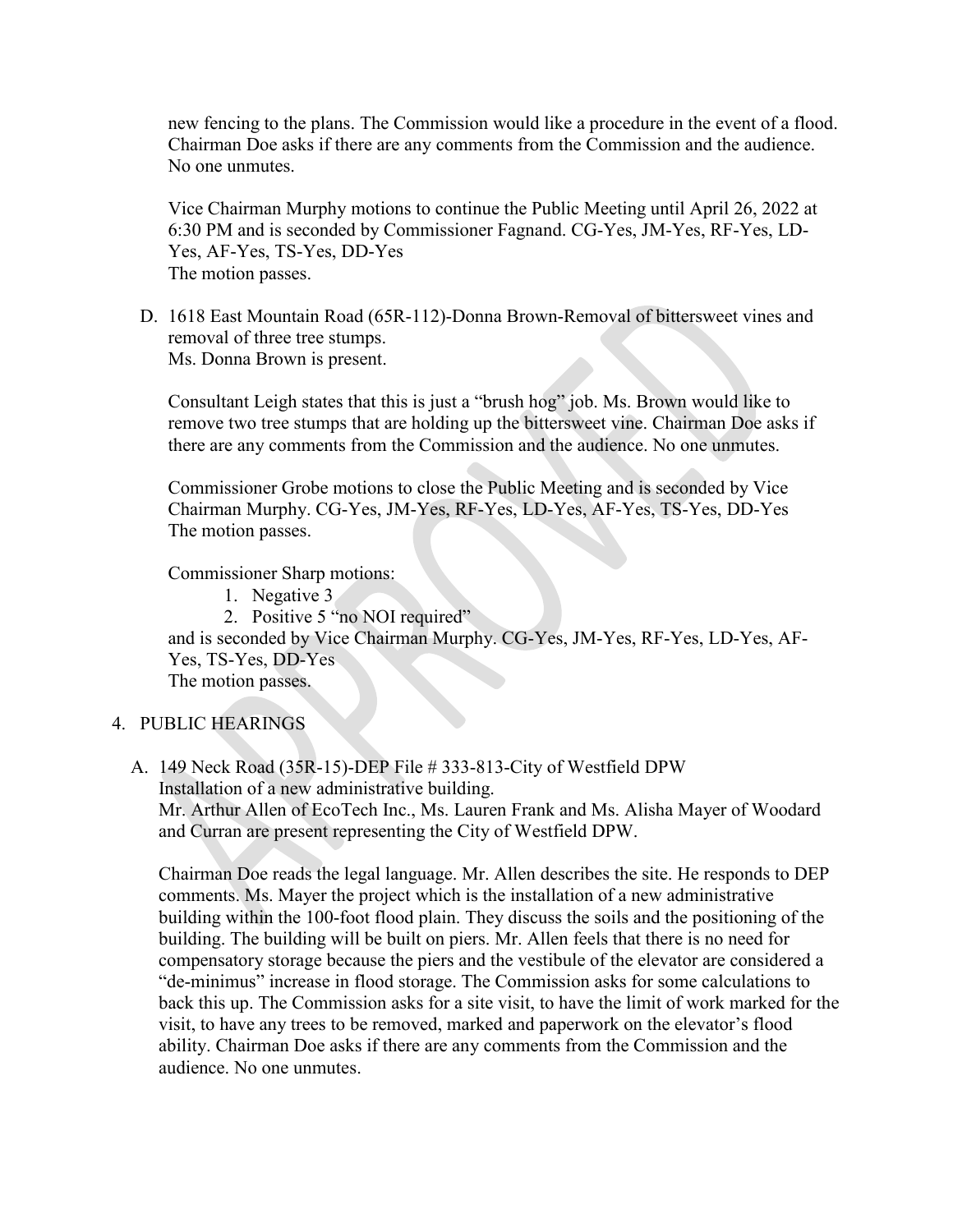Commissioner Grobe motions to continue to the Public Hearing until April 26, 2022 at 6:30 PM and is seconded by Commissioner Florek. AF-Yes, Cg-Yes, JM-Yes, TS-Yes, LD-Yes, RF-Yes, DD-Yes The motion passes.

#### 5. ENFORCEMENT

A. 0 Bayberry Lane (46R-68)-Sergey Novenko-Removal of trees near an intermittent stream. Mr. Ryan Nelson of RLA is present.

Consultant Leigh states that the Enforcement Order was issued. Mr. Nelson states that the site had been cleared and stumped. He states that it appears that silt fence was installed but not properly. He will contact the owner to let them know how to install properly. Mr. Nelson states that he has not seen any erosion leave the site. He states that RLA and the owner will assess the situation and decide how to file in the future. The Commission asks for a delineation and an existing conditions for the meeting of April  $26<sup>th</sup>$ .

Vice Chairman Murphy motions that for the meeting of April 26, 2022 the site be stabilized, with hay bales and any other technology needed to stabilize the site and a delineation be presented and that May  $10<sup>th</sup>$  a site restoration plan be presented to the Commission and is seconded by Commissioner Grobe. RF-Yes, JM-Yes, LD-Yes, TS-Yes, CG-Yes, AF-Yes, DD-Yes The motion passes.

B. 0 Bayberry Lane (46R-59 & 46R-60)-Samuel Shokov-Cutting trees and disturbing soils in or near a resource area.

Mr. Ryan Nelson of RLA is present.

Consultant Leigh states that the site has been partially cleared, she asks that the Commission issue an Enforcement Order. She states that Mr. Shokov states that he spoke to the former Coordinator and was told to move ahead with the project.

Commissioner Sharp motion to issue an Enforcement Order requiring:

- i. cease and desist
- ii. upon receipt of the order install erosion controls (silt fence and straw bales) around the perimeter of disturbance
- iii. hire an environmental consultant to delineate and submit a plan to the commission by April 26, 2022; and
- iv. all restoration under the order shall be completed by the end of the growing season of 2022 (October 31, 2022)

and is seconded by Vice Chairman Murphy. RF-Yes, JM-Yes, LD-Yes, TS-Yes, CG-Yes, AF-Yes, DD-Yes The motion passes.